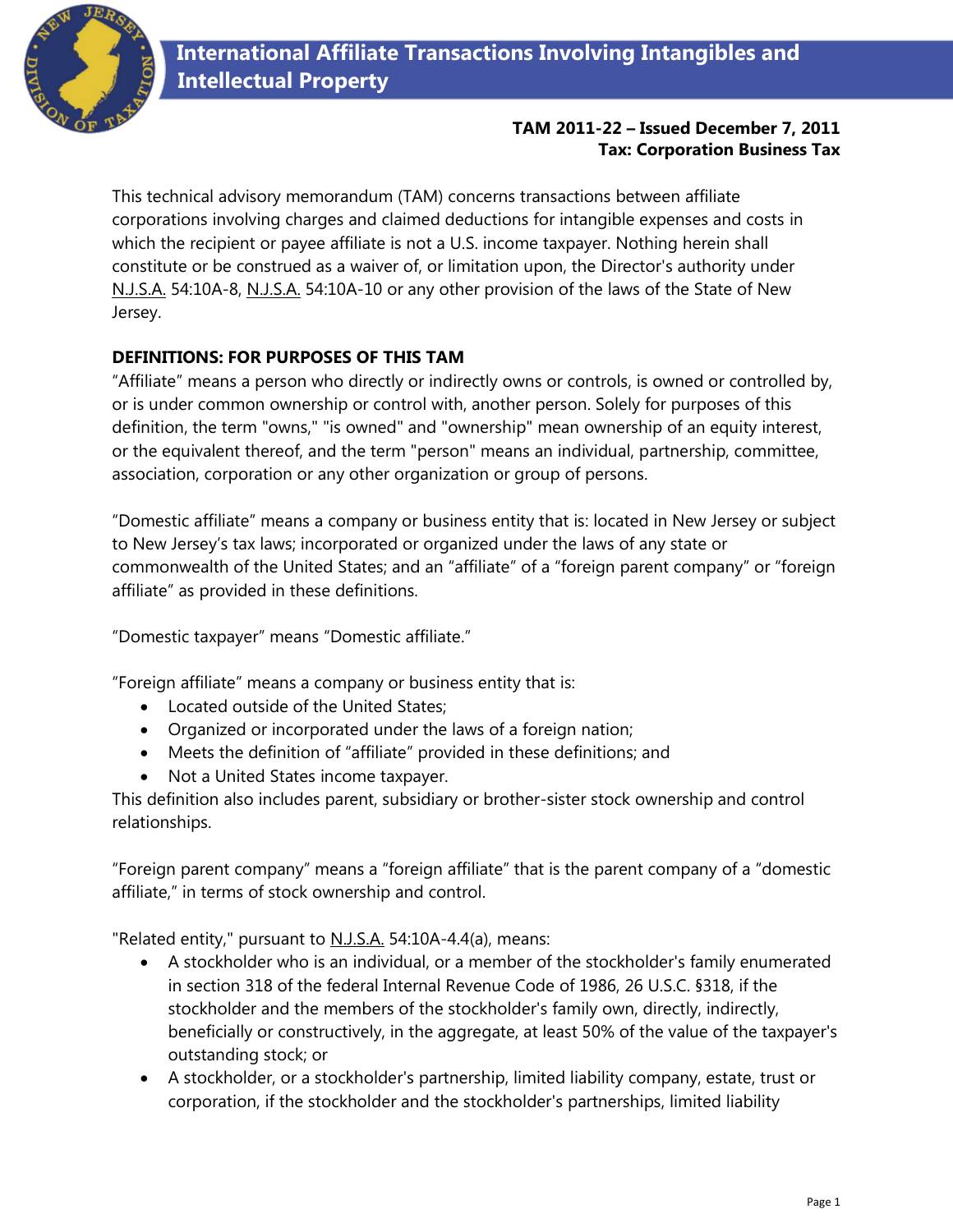companies, estates, trusts and corporations own directly, indirectly, beneficially or constructively, in the aggregate, at least 50% of the value of the taxpayer's outstanding stock; or

 A corporation, or a party related to the corporation in a manner that would require an attribution of stock from the corporation to the party or from the party to the corporation under the attribution rules of the federal Internal Revenue Code of 1986, 26 U.S.C. §318, if the taxpayer owns, directly, indirectly, beneficially or constructively, at least 50% of the value of the corporation's outstanding stock. The attribution rules of the federal Internal Revenue Code of 1986, 26 U.S.C. §318, shall apply for purposes of determining whether the ownership requirements of this definition have been met.

"Related member," pursuant to N.J.S.A. 54:10A-4.4 (a), means a person that, with respect to the taxpayer during all or any portion of the privilege period, is:

A related entity; or

 $\overline{\phantom{a}}$ 

- A component member as defined in subsection (b) of section 1563 of the federal Internal Revenue Code of 1986, 26 U.S.C. §1563; or
- A person to or from whom there is attribution of stock ownership in accordance with subsection (e) of section 1563 of the federal Internal Revenue Code of 1986, 26 U.S.C. §1563; or
- A person that, notwithstanding its form of organization, bears the same relationship to the taxpayer as a person described in any of the above definitions.

## **ADD-BACK RULE AND RELEVANT EXCEPTION(S)**

Pursuant to <u>N.J.S.A.</u> 54:10A-4.4, in computing entire net income for the Corporation Business Tax (CBT), corporate taxpayers are required to add back intangible expenses paid to related members or entities. However, N.J.S.A. 54:10A-4.4 provides several exceptions to this add-back requirement including intangible expenses paid to a related member in a foreign nation that has in force a comprehensive income tax treaty with the United States. Further exceptions to the add-back requirement may be found in N.J.A.C. 18:7-5.18 and also are addressed in **TAM-13.** 

#### **ARM'S LENGTH PRICING IN RELEVANT CONTEXT**

In circumstances in which a domestic affiliate pays royalties or expenses to a foreign affiliate or foreign parent company for the use of intangibles in New Jersey, the Division of Taxation intends to use existing authority afforded in <u>N.J.S.A.</u> 54:10A-4(k)(3)<sup>1</sup>, <u>N.J.S.A.</u> 54:10A-8 <sup>2</sup>, <u>N.J.S.A.</u> 54: 10A-10<sup>3</sup>, and <u>N.J.A.C.</u> 18:7-5.10<sup>4</sup> to examine transactions between these affiliated

<sup>&</sup>lt;sup>1</sup> Provides the authority to determine the period or year in which any item of income or deduction should be included in calculating a corporation's entire net income under the CBT.

<sup>2</sup> Provides the authority to adjust the allocation factor used in calculating a taxpayer's CBT liabilities if it appears that the allocation factor employed by the taxpayer does not accurately "reflect the activity, business, receipts, capital, entire net worth or entire net income" of the taxpayer "reasonably attributable to the State."

<sup>3&</sup>lt;br>Provides the authority to adjust items of income, expenses, allocation factors, and tax returns or reports to accurately reflect "a fair and reasonable determination of the amount of tax payable" in accordance with CBT laws and regulations. The section also affords the Director the ability to examine payments and compensation between affiliates (as defined in this TAM) and members of an affiliated group or a controlled group pursuant to section 1504 or 1563 of the IRC, in addition to compelling these entities to file a consolidated return.

<sup>4&</sup>lt;br>Provides further explanations and guidance relating to the authority described in <u>N.J.S.A.</u> 54:10A-10.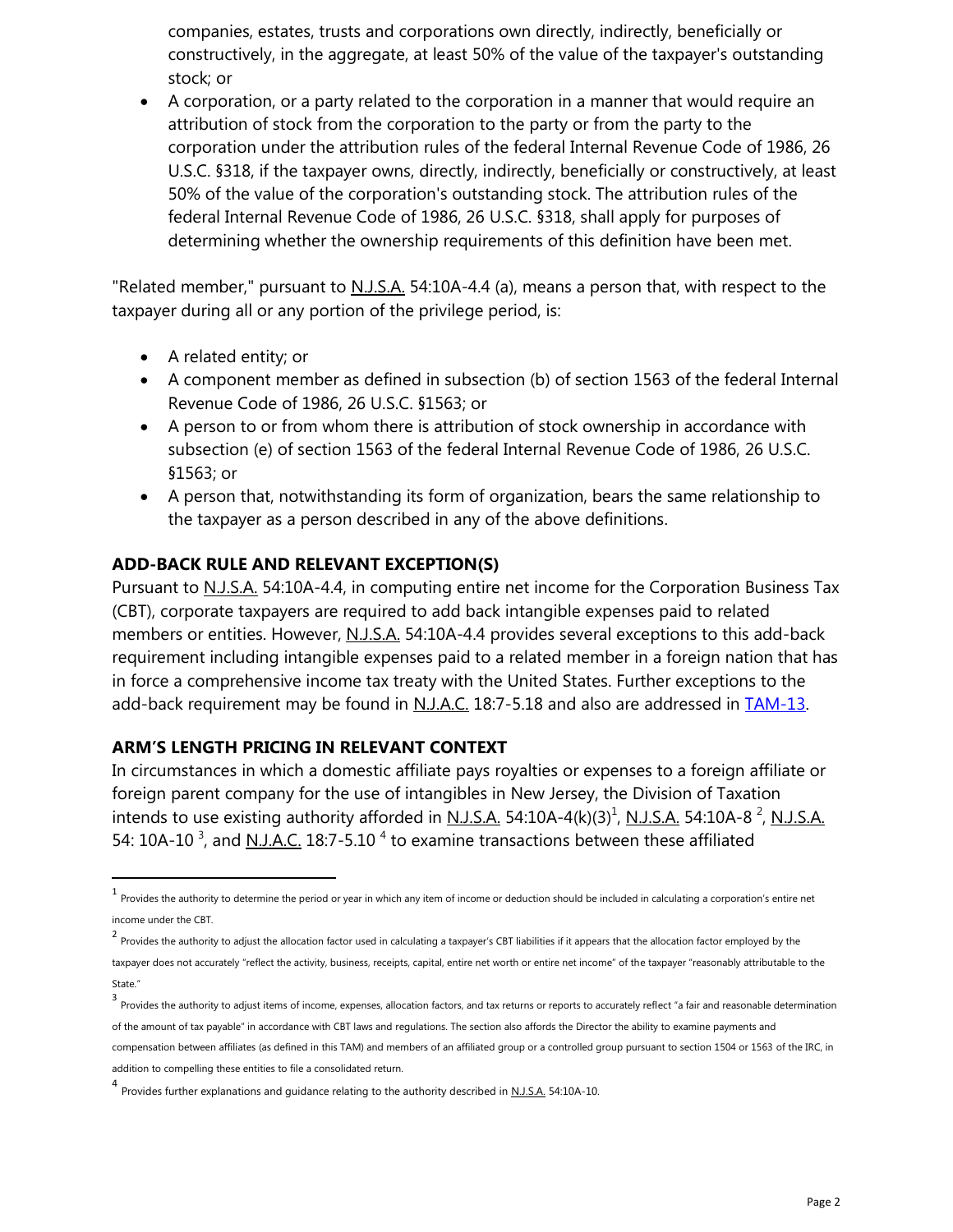companies or taxpayers to ensure that the domestic taxpayer "doing business" or "exercising its corporate franchise" <sup>5</sup> in New Jersey reports the appropriate amount of expenses and deductions arising from these transactions.

This analysis is similar to that with respect to arm's length pricing requirements provided in the Internal Revenue Code (IRC) §482 and also is consistent with N.J.A.C. 18:7-5.10. Subsequently, the Director may make appropriate adjustments to the domestic taxpayer's entire net income that reflect true income earned and expenses incurred in the State to reach "a fair and reasonable determination" of tax liabilities. A "fair and reasonable tax" is defined as one "that would have been payable by a taxpayer reporting the same transaction(s) on a separate entity basis where the parties to the transaction(s) had independent economic interests." N.J.A.C. 18:7-5.10(a)(3).

#### **DOCUMENTATION**

To determine whether the domestic affiliate's intangible expense deductions meet the arm's length standards of IRC §482 and N.J.A.C. 18:7-5.10, the Division may request certain documentation from the domestic taxpayer pursuant to N.J.A.C.  $18:7-5.10(q)$ . This may include the following: an overview of the domestic taxpayer's business; description of its organizational structure; identification of the transfer pricing methodology selected and why such methodology was determined to be the most appropriate for transfer pricing purposes; and an explanation of the economic analysis relied upon in making the determination. Documentation satisfying the requirements of Internal Revenue Code §6662, a third party transfer pricing study, or an advanced pricing agreement (APA) approved by the Internal Revenue Service will be deemed to satisfy the documentation requirements associated with this analysis. However, pursuant to N.J.A.C. 18:7-5.10 and [TAM-2012-1](http://www.state.nj.us/treasury/taxation/pdf/pubs/tams/tam2012-1.pdf) approved APAs may be reviewed by the Division to examine the payments made between the domestic affiliate and foreign affiliate under arm's length standards referenced earlier in this TAM.

#### **DIRECTOR'S AUTHORITY**

l

Under authority provided in N.J.S.A. 54:10A-10, the Director may use the requested information to adjust the intangible expense deductions of the domestic taxpayer relating to payments made to a foreign affiliate or foreign parent company if a determination is made that the items as reported do not accurately reflect true income or expenses, and the economic realities of the transaction(s) in question.

Once the Division has received the requested documentation from the domestic taxpayer, it may undertake its own arm's length analysis of the transactions at issue as provided in IRC § 482 and N.J.A.C. 18:7-5.10. If the Division determines that a subsequent adjustment must be made to reach "a fair and reasonable determination" of tax liabilities in New Jersey pursuant to N.J.S.A. 54:10A-10, it shall do so by making said adjustments to the entire net income of the domestic

<sup>5&</sup>lt;br>These terms are included in the state's CBT nexus standard as found in <u>N.J.S.A.</u> 54:10A-2 and <u>N.J.A.C.</u> 18:7-1.8. "Doing business" in the state is further defined in N.J.A.C. 18:7-1.9.